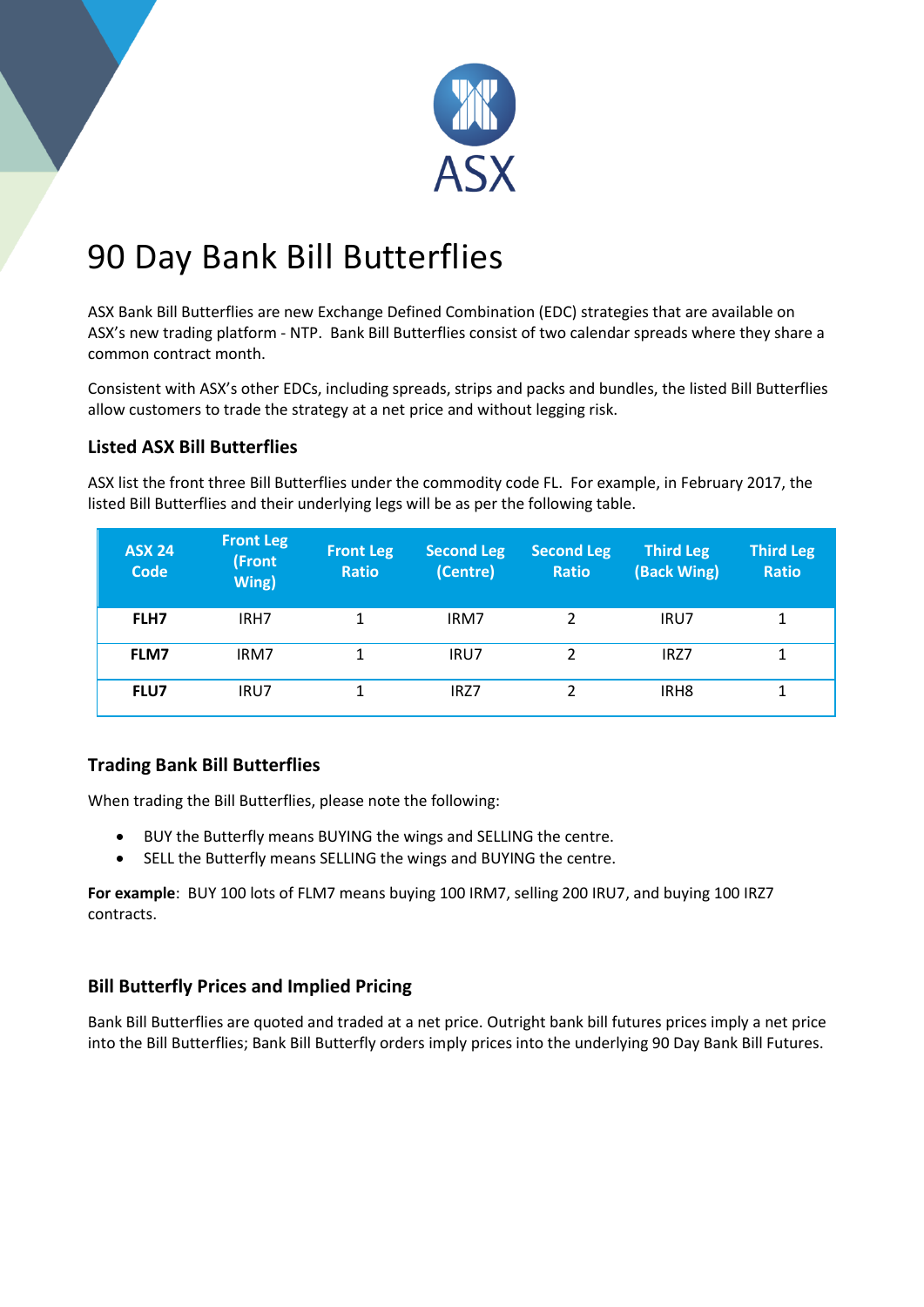

#### **Leg Price Generation**

Upon trade execution, the trading platform will generate the individual legs for reporting and clearing purposes. The following rules are used to determine the individual 90 Day Bank Bill Futures leg prices.

**Butterfly to Outright Bill Futures:** Where a Bill Butterfly order is entered and executed against an implied 90 Day Bank Bill Futures net price, the leg prices are determined based on the outright bank bill futures market at the time of trade execution.

**Butterfly to Butterfly:** Where a butterfly order is executed against another butterfly order, the following rules are used to determine the individual bank bill futures leg prices based on an anchor price.

The anchor price is the last traded price for the leg of the strategy that traded most recently, provided the price is within the accepted Spread. If there is no last trade price for any of the legs, then the anchor leg and its price will be based on the AOT Reference Price, Adjusted Closing Price, or Prior Settlement Price within the accepted spread.

The Leg Reference Price is defined as:

- Last Trade Price
- If AOT is set, use AOT reference price
- Adjusted closing price
- Prior settlement price.

The preliminary leg prices for each of the remaining legs (except the anchor leg) is set according to the following steps:

- 1. If the Leg Reference Price is within the Spread, the preliminary price is set to this Leg Reference Price.
- 2. If the Leg Reference Price is outside of the Spread, the preliminary price is set to closest bid or offer of the Spread.
- 3. If the Leg Reference Price and a bid (or ask) exists but no Spread is available, the preliminary price is set to the bid (or ask) if it improves market, otherwise it is set at the Leg Reference Price.
- 4. If the Leg Reference Price exists but no Spread is available, the preliminary price is set at the Leg Reference Price.

The Spread is defined as the tightest interval of Price bands (AOT) and Best Bid and Offer (BBO). BBO includes both orders and visible implied prices.

Once the preliminary price has been determined for each leg, it is (if needed) adjusted until they add up to the correct net price. The system has defined steps to make the adjustment and is not random.

#### **Trade Cancellations**

Participants should note, that any trades that occur in the Bank Bill Butterflies will be subject to the existing trade cancellation process as set out in ASX 24 Operating Rule 3200.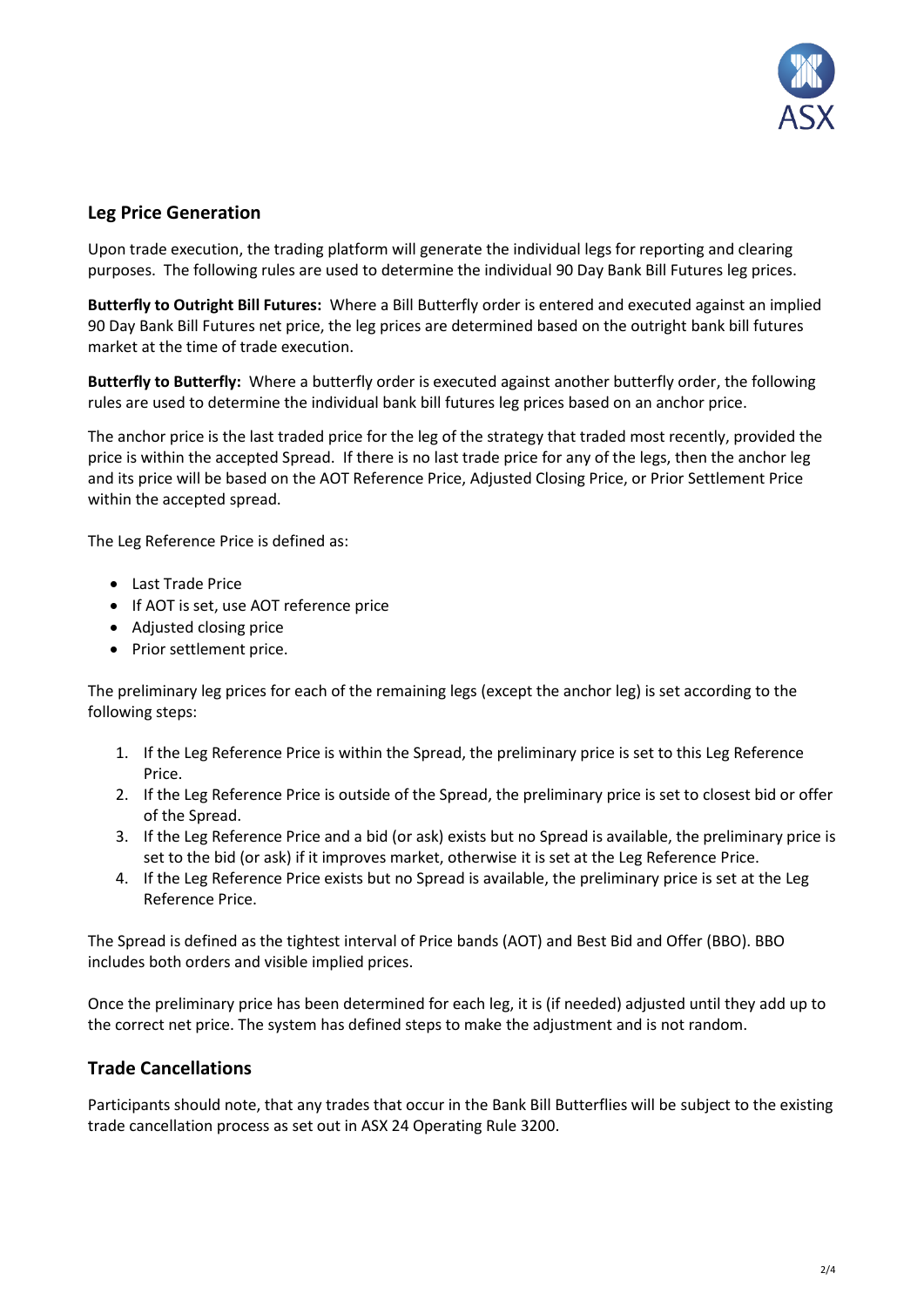

#### **Bank Bill Butterfly Order Management**

The following order management rules apply to the Bill Butterflies:

- Butterfly orders cannot be entered during Pre-Open
- Butterfly orders with the following attributes are NOT supported: GTC, GTT, or GTD
- Butterfly orders will maintain the same FIFO priority as outright futures orders
- Butterfly orders will maintain a 1:2:1 ratio
- As per normal order entry, Butterfly orders can be set to retain or purge, shared or non-shared.

#### **Expiry and Listing Schedule**

ASX will delist the front Bill Butterfly on the business day prior to the spot month 90 Day Bank Bill Futures Last Trading Day. A new back Bill Butterfly will be listed for the start of the night session prior to the Last Trading Day.

The table below lists the First and Last Trading Days for the bill Butterflies that will be available in 2017 and 2018.

| <b>ASX 24 Code</b> | <b>First Trading Day</b> | <b>Last Trading Day</b>  |
|--------------------|--------------------------|--------------------------|
| FLH7               | NTP Go-Live Date         | 4.30pm 8 March 2017      |
| FLM7               | NTP Go-Live Date         | 4.30pm 7 June 2017       |
| FLU7               | NTP Go-Live Date         | 4.30pm 6 September 2017  |
| FLZ7               | 5.08pm 8 March 2017      | 4.30pm 6 December 2017   |
| FLH <sub>8</sub>   | 5.08pm 7 June 2017       | 4.30pm 7 March 2018      |
| FLM8               | 5.08pm 6 September 2017  | 4.30pm 6 June 2018       |
| FLU8               | 5.08pm 6 December 2017   | 4.30pm 12 September 2018 |
| FLZ8               | 5.08pm 7 March 2018      | 4.30pm 12 December 2018  |